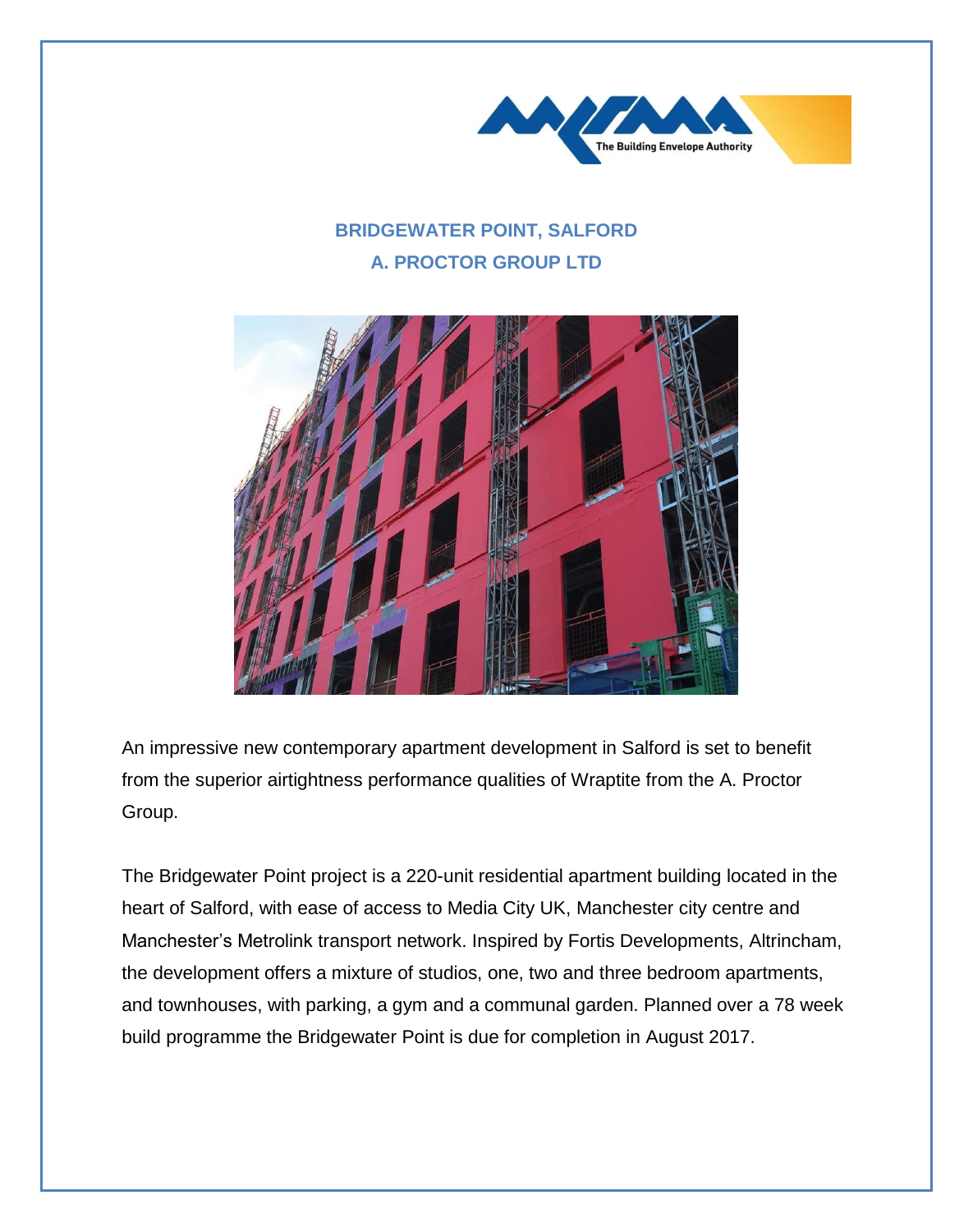Project architect Andrew Tate of Bowman Riley Architects, Leeds required a high-quality air tightness membrane and chose Wraptite as an external air barrier as opposed to an internal air barrier system. Unlike internal air barriers, which can be complex and costly to install due to the need to accommodate building services such as electrical, lighting, heating and drainage systems, Wraptite was applied externally, quickly and easily to the Siniat Weather Defence Board in continuous pieces. The membrane fully bonds to virtually any substrate, requiring no mechanical attachment, seals or tapes to suppress air leakage around junctions or penetrations.



Wraptite, the only self-adhering vapour permeable air barrier certified by the BBA, combines the important properties of vapour permeability and airtightness in one selfadhering membrane. The introduction of Wraptite will make a significant contribution to the building's thermal performance by preventing lateral air movement.

Another important benefit of the system is that Wraptite's high vapour permeability allows the substrate beneath to dry quickly and moisture vapour to escape.